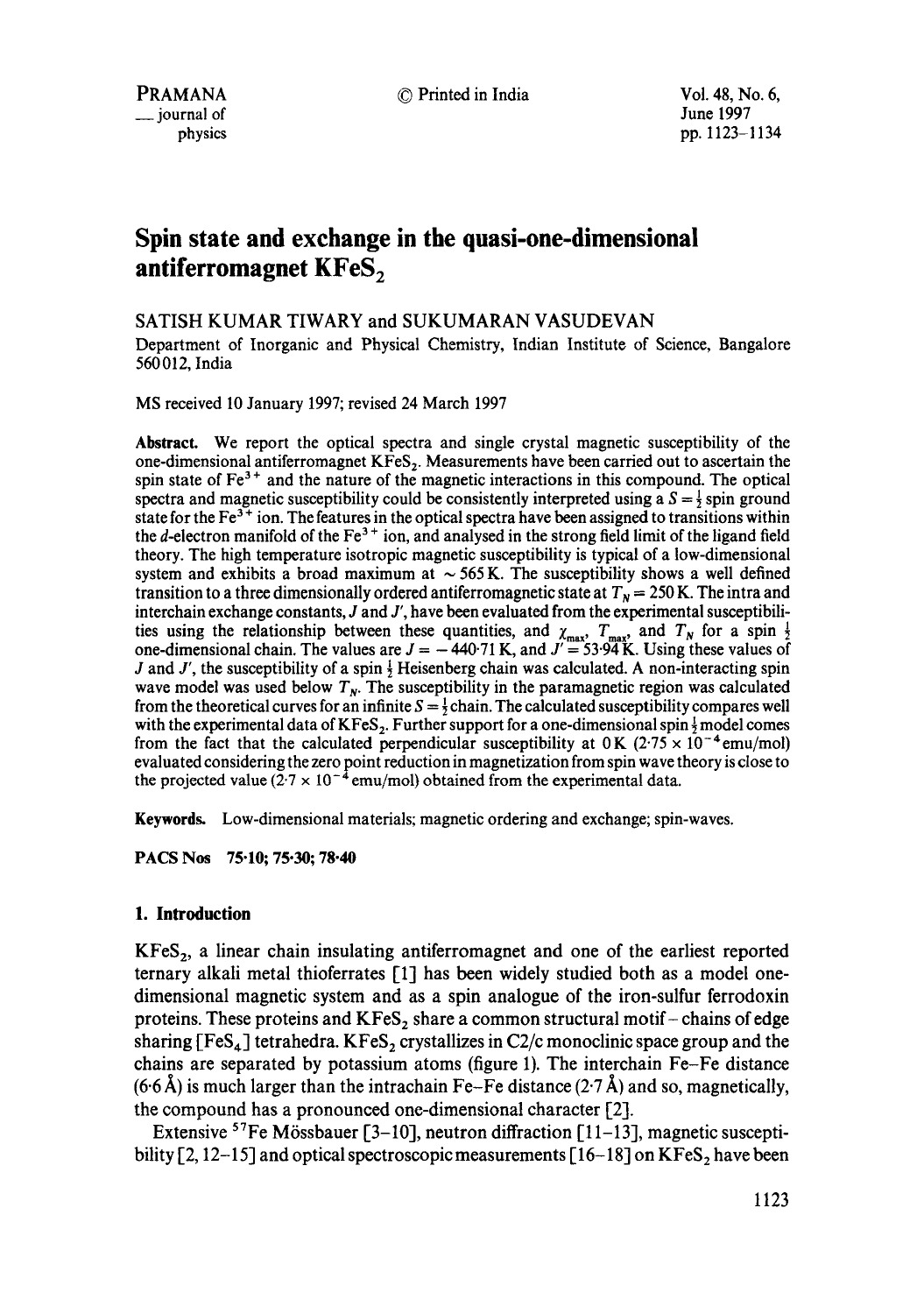

**Figure 1.** C 2/c crystallographic structure of KFeS<sub>2</sub>. The lattice parameters are  $(a = 7.082, b = 11.329, c = 5.403, \beta = 113.2).$ 

reported. The results and their interpretation, however, differ greatly from author to author. Neutron diffraction studies have shown that below  $T_N = 250$  K, the Fe<sup>3+</sup> spins are antiferromagnetically coupled along the chain and form ferromagnetic sheets in the *ab* plane. Powder magnetic susceptibility studies, however, with the exception of one [14], have failed to reveal any anomaly at  $T = 250$  K. One study reported  $T<sub>N</sub> = 12.5$  K [15]. The reports on the powder magnetic susceptibility by different investigators are conflicting, that it is temperature-independent  $[2, 13]$  or that it increases with decrease in temperature below 250 K  $\lceil 12, 15 \rceil$  in contrast to the behaviour expected of an antiferromagnet. There are similar discrepancies in the reported values of the effective magnetic moment,  $\mu_{\text{eff}}$ , which ranges from 0.8  $\mu_{\text{B}}$  [14] to 4.6  $\mu_{\text{B}}$  [3]. A recent single crystal magnetic susceptibility report [19], however, showed a clear antiferromagnetic transition at 250 K, and a value of the magnetic moment expected for an  $S = 1/2$  ground state for the  $Fe<sup>3+</sup>$  ion.

Although the optical spectra reported by various groups are broadly similar, their interpretations have varied widely in their attempt at accounting for the magnetic moment obtained from magnetic susceptibility studies. An early report had assigned the features in the optical spectra to  $d-d$  transitions of a high spin  $d^5 \text{Fe}^{3+}$  ion [16]. Later the same bands were reinterpreted as ligand to metal charge transfer (LMCT) on the basis of a spin-polarized multiple scattering  $\chi\alpha$  calculation on an FeS<sub>4</sub> unit [20]. A similar LMCT interpretation, but on the basis of a semi-emperical extended Huckel calculation has been recently proposed [18]. The cystal field model [17], however, supports an assignment based on  $d-d$  transtions of a low-spin  $d^5$  ion. The variable energy photo-electron spectra have been interpreted assuming a high spin  $d^5$  ion with an inverted bonding scheme due to strong covalency [21].

In general, most authors have favoured the high spin ground state  $(S = \frac{5}{2})$  for the  $Fe<sup>3+</sup>$  ion in KFeS<sub>2</sub> and have invoked either covalency [15] or quantum spin reduction [8, 14] to account for the intermediate to low spin values as found in susceptibility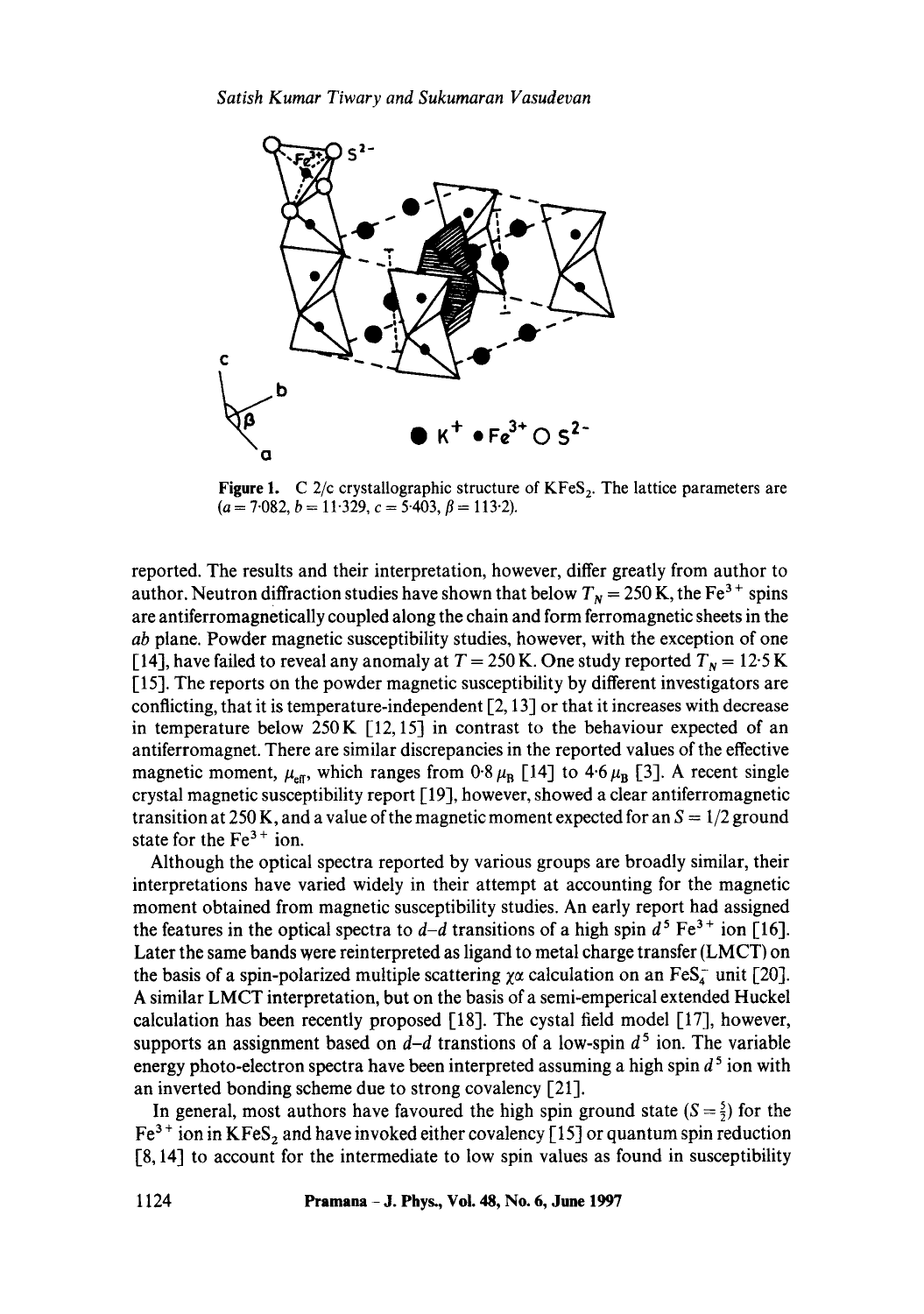measurements. The covalency argument, however, fails to account for the low saturation value, viz.  $\sim 20$  T, of the magnetic hyperfine field in the Mössbauer spectra of KFeS<sub>2</sub>. This value may be compared with 60 T expected of a high spin Fe<sup>3+</sup> ion as observed, e.g., in the one-dimensional high spin  $K_2FeF$ , [8]. Quantum spin reduction, although expected to be enhanced in low-dimensional systems, is unlikely to account for a reduction in the room temperature magnetic moment from  $\sim 5.9 \mu_B$  to  $\sim 0.8 \mu_B$  for the nearly classical  $S = \frac{5}{2}$  ion. Thus in spite of numerous studies, the true nature of the spin state and magnetic behaviour of  $KFeS<sub>2</sub>$  still remains unclear. With this in mind, we have carried out a detailed study of the optical spectra and an analysis of the single crystal magnetic susceptibility of  $KFes<sub>2</sub>$ .

A major source of error and the possible origin of the discrepancies in the powder susceptibility measurements reported so far is the formation of ferromagnetic oxide impurities. This has been pointed out earlier [14]. A recent report on the crystal susceptibilities of a closely related compound,  $TIFes<sub>2</sub>$  [22] corroborates this view. It is known that on exposure to air  $KFeS<sub>2</sub>$  is slowly oxidized to  $KFeO<sub>2</sub>$ , a high spin  $Fe<sup>3+</sup>$ ferromagnet ( $T_c = 960 \text{ K}$ ) [23]. Another source of surface oxidation is in the preparation;  $KFeS<sub>2</sub>$  is usually grown from a carbonate flux and the crystals extracted with hot water. Even trace amounts of these oxide impurities can mask the true magnetic behaviour, especially since, as found in the present work, the susceptibility of  $KFes_2$  is extremely small  $(1.2 \times 10^{-6}$  emu/g at 300 K). In the present investigation scrupulous care has been taken to prevent formation of oxide impurities which could lead to erroneous results.

Our study shows that the anisotropic magnetic susceptibility of  $KFs_2$  is typical of a one-dimensional antiferromagnet with  $T_N = 250$  K. Both optical and magnetic measurements could be consistently interpreted using a  $S = \frac{1}{2}$  spin ground state. The intra- and inter-chain exchange values,  $J$  and  $J'$ , have been evaluated from the experimental susceptibilities using the relationship between the exchange constants, and  $\chi_{\text{max}}$ ,  $T_{\text{max}}$ , and  $T_{\text{N}}$  for a one-dimensional Heisenberg antiferromagnet. Using these values of J and J', the susceptibility of a spin  $\frac{1}{2}$  one-dimensional antiferromagnetic chain was calculated – below  $T_N$  from a non-interacting spin wave model [24], and at higher temperatures using a parametrized form of the Bonner-Fisher susceptibility curves [25]. The calculated susceptibilities compare extremely well with the experimental data for KFeS<sub>2</sub>. Further support for a spin  $\frac{1}{2}$  one dimensional model comes from the calculated susceptibility at  $0K$  from spin wave theory, which is quite close to the projected experimental value of perpendicular susceptibility at 0 K.

## **2. Experimental**

 $KFeS<sub>2</sub>$  was prepared by heating a 4:1 molar mixture of  $K<sub>2</sub>CO<sub>3</sub>$  and oxide-free iron powder in a stream of dry  $H_2S$  at 1000 K for 24 h. The product was cooled to ambient temperature over a period of 24 h, and then extracted with cold water. This procedure gave fine permanganate-colored, needle-shaped crystals typically 5-10 mm in length and  $0.5-1$  mm width. The needle axis is the c-axis. The crystals were again heated in flowing H<sub>2</sub>S at 773 K for 12 h. Under these conditions,  $KFeO<sub>2</sub>$  is known to convert to KFeS,  $[14, 23]$ . Care was taken not to expose the crystals to air or moisture after the  $H_2S$  treatment. It was found by EDAX (Cambridge Instruments SCM S360)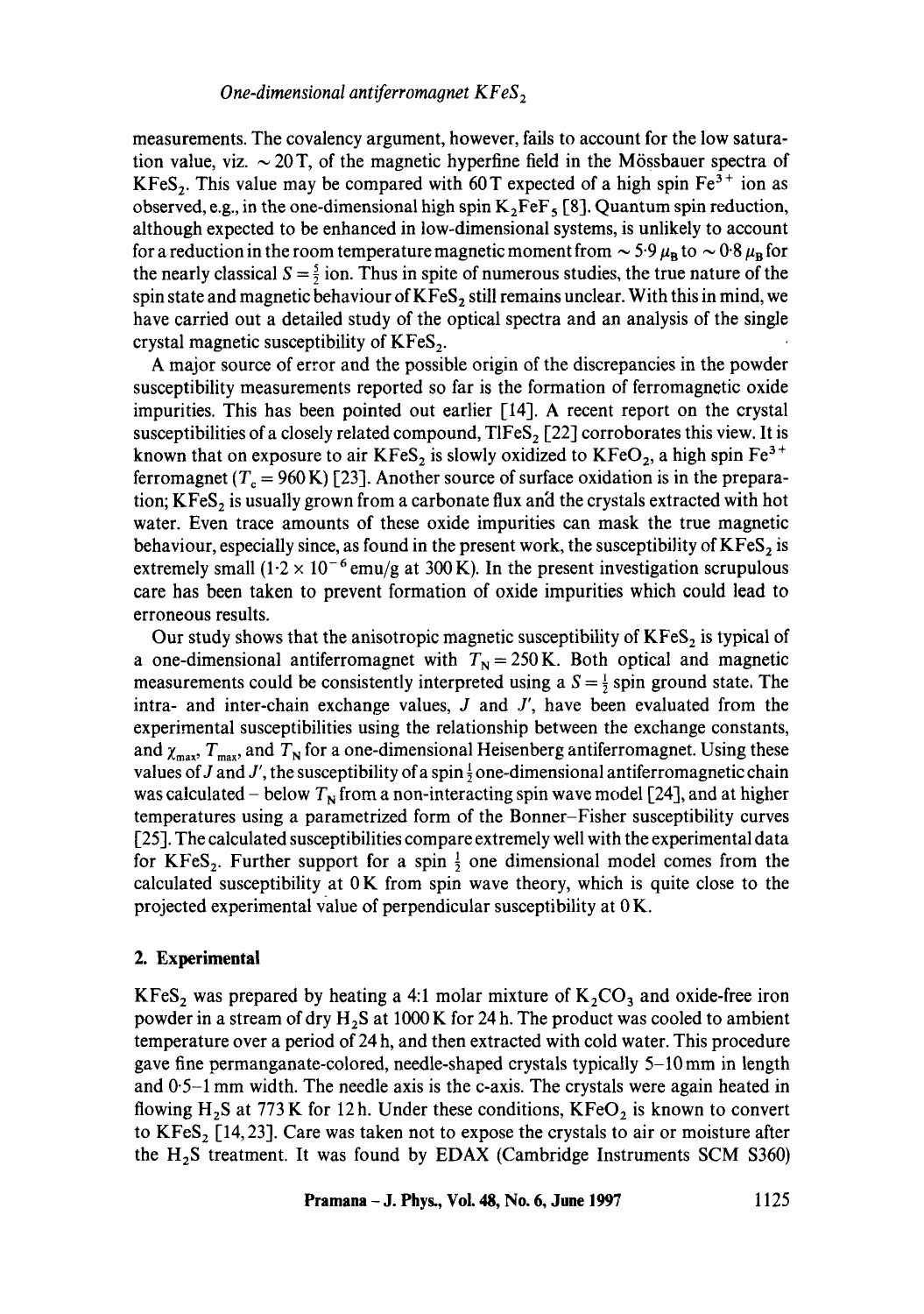measurements that exposing the crystals to air gave rise to an oxide film as detected by the oxygen-to-sulfur ratio.

Optical absorption spectra in 200 nm to 1600 nm (50000 cm<sup>-1</sup> to 6250 cm<sup>-1</sup>) range was recorded on a Hitachi U3400 spectrophotometer. The samples were finely dispersed in a high molecular weight paraffin and applied onto an optically polished quartz plate. The plate was mounted inside the sample holder of a closed cycle cryostat (air products).

Magnetic susceptibility measurements were made on a Faraday magnetic balance. Temperatures in the range 45-300 K were obtained using a dosed cycle cryostat. Measurements in the temperature range  $300 K-800 K$  were performed using a high temperature furnace assembly. The susceptometer was calibrated using  $Hg[Co(NCS)<sub>4</sub>]$ as a standard. A large number of needle-like crystals were aligned parallel onto a thin quartz plate using silicone grease. The plate was then suspended from the balance by an arrangement similar to that reported in [26]. For the high temperature measurements, the crystals were tightly packed and sealed under vacuum in small thin walled quartz ampoules of 0.5 mm wall thickness, 4 mm diameter and 10 mm length. Heating rates were  $1-2^{\circ}/\text{min}$  in order to ensure thermal equilibrium of the sample with the He exchange gas. Calibration with  $HgCo(NCS)<sub>4</sub>$  was repeated under identical conditions. The susceptibilities reported are for two directions. In the temperature range 250 K to 800 K, the applied field is parallel and perpendicular to the c-axis, which is also the needle axis of the crystal. For temperatures below 250 K, the field is parallel and perpendicular to the magnetization axis. The magnetization axis is known from neutron diffraction studies to be at an angle of approximately  $13^\circ$  to the chain axis [11]. The absence of ferromagnetic impurities in the samples was confirmed by measuring the field dependence of the magnetization at the lowest temperatures. The susceptibility measurements were repeated to ensure that the data was reproducible.

# **3. Results**

# 3.1 *Optical spectra*

The optical absorption spectra of  $KFeS<sub>2</sub>$  recorded at 15 K is shown in figure 2. With the exception of the features below  $400 \text{ nm}$  (25000 cm<sup>-1</sup>) the spectrum is essentially temperature independent although better resolved at lower temperatures. In figure 2, the 300 K spectrum is shown only below 350nm range. It may be seen that there is a sharpening of the intense absorptions at 227, 265 and 281 nm (44055, 37455 and  $35585 \text{ cm}^{-1}$ ). The peaks at  $815 \text{ nm}$  ( $12270 \text{ cm}^{-1}$ ),  $770 \text{ nm}$  ( $12990 \text{ cm}^{-1}$ ) and  $730 \text{ nm}$  $(13700 \text{ cm}^{-1})$  are much better resolved in the low temperature spectra. Optical spectra of  $KFes<sub>2</sub>$  in the 900-200 nm range has been previously reported. The present spectra are, however, of much better quality, and cover a wider spectral range. The positions of the various optical features are given in table 1.

# 3.2 *Magnetic susceptibility*

The temperature variation of the magnetic susceptibility of  $KFES<sub>2</sub>$  crystals is shown in figure 3. The diamagnetic contributions have been subtracted from the data. The van Vleck paramagnetic contribution was evaluated from the EPR  $g$  value of 2.025 [27]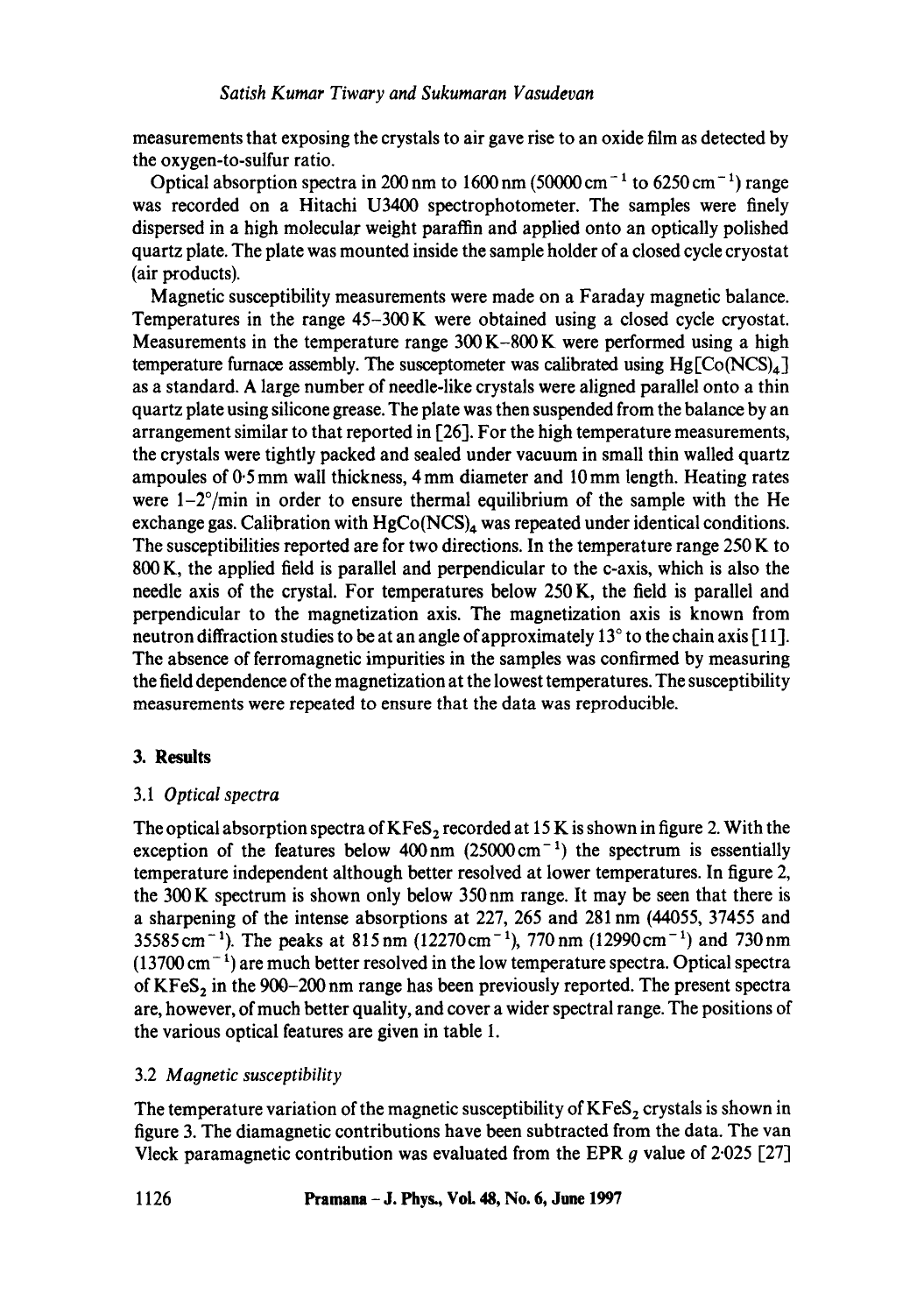

Figure 2. The optical absorption spectra of  $KFeS<sub>2</sub>$  at 15 K. The inset shows the spectra in the near infrared region (850-1600 nm). The dashed line is the spectra at 300K.

|  |  |  | Table 1. Calculated and observed energies for the      |  |
|--|--|--|--------------------------------------------------------|--|
|  |  |  | optical transitions in $KFes_2$ and their assignments. |  |

| Energy $(cm-1)$ |            |                                        |  |  |
|-----------------|------------|----------------------------------------|--|--|
| Experimental    | Calculated | Assignment                             |  |  |
| 7150            | 7535       | $^{2}T_{2}$<br>$\rightarrow$ ${}^4T_2$ |  |  |
| 8770            | 8780       | $\rightarrow$ $^{6}A_1$                |  |  |
| 11765           | 11750      | $\rightarrow$ ${}^4T_1$                |  |  |
| 12270           | 12485      | $\rightarrow$ $^2A_2$                  |  |  |
| 12990           | 13004      | $\rightarrow$ ${}^{2}T_{1}$            |  |  |
| 13700           | 13341      | $\rightarrow$ ${}^{2}T_{2}$            |  |  |
| 14495           |            |                                        |  |  |
| 18180           | 17685      | $\rightarrow$ $^{2}E$                  |  |  |
|                 | 20285      | $\rightarrow$ ${}^{2}T,$               |  |  |
|                 | 20818      | $\rightarrow$ $^{2}T_{2}$              |  |  |
| 22470           | 22885      | $\rightarrow$ $^{2}A_{1}$              |  |  |
| 35587           |            | Charge transfer                        |  |  |
| 37735           |            | Charge transfer                        |  |  |
| 44053           |            | Charge transfer                        |  |  |

and the energies of the optical transitions; its value is  $9 \times 10^{-7}$  emu/mol. The susceptibility of  $KFes<sub>2</sub>$  is typical of a low-dimensional antiferromagnet undergoing a threedimensional transition. The Neel temperature is 250 K. In figure 3, the data above 250 K is the susceptibility parallel and perpendicular to the c-axis and is isotropic within the experimental limits. The high temperature isotropic susceptibility shows a broad maximum at 565 K ( $T_{\text{max}} = 565$  K,  $\chi_{\text{max}} = 2.7 \times 10^{-4}$  emu/mol), and even at the highest temperature, does not show Curie-Weiss behaviour. The low temperature  $(T < 250 \text{ K})$  behaviour is typical of antiferromagnetic ordering where the susceptibility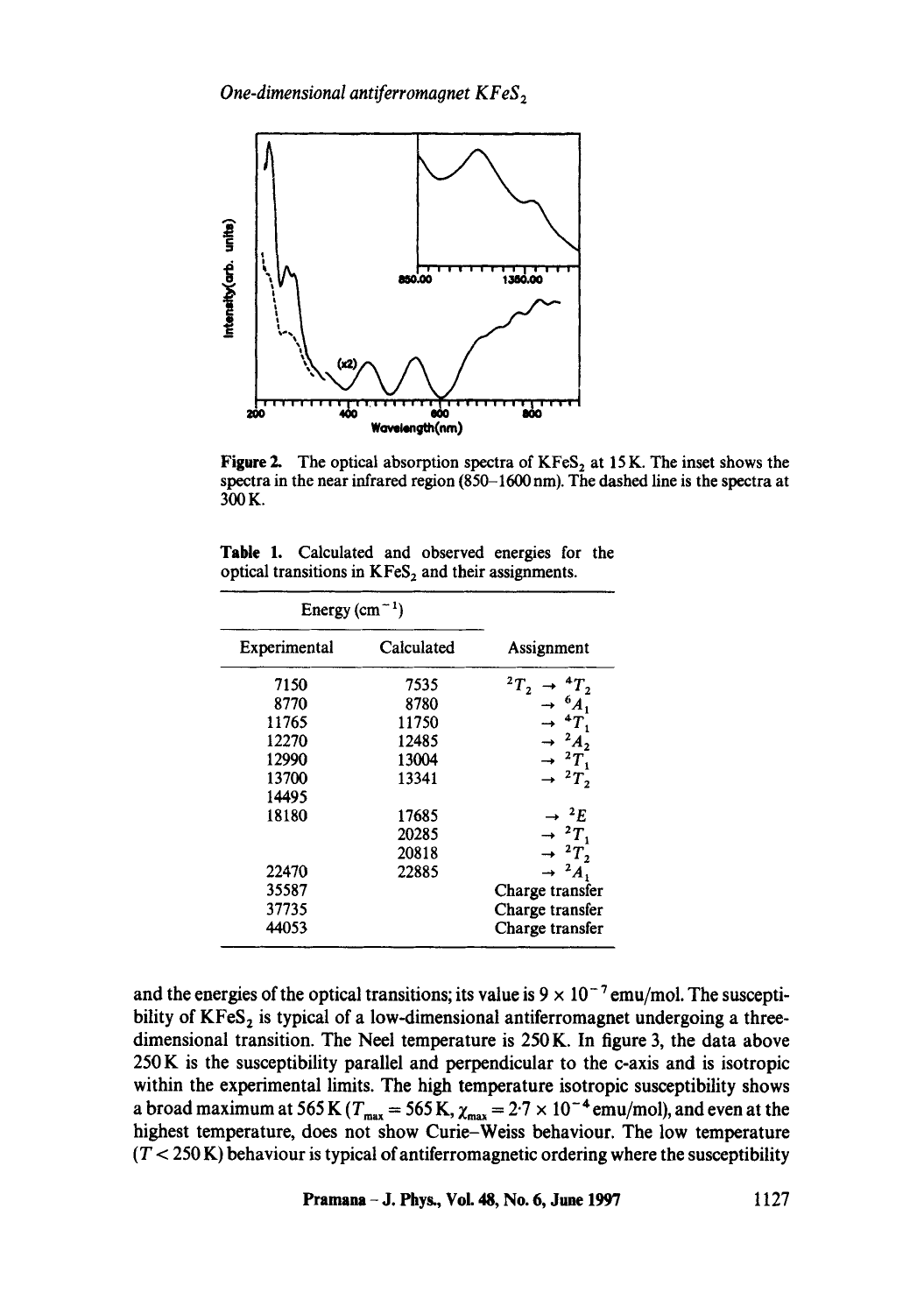

Figure 3. The experimental magnetic susceptibility of  $KFeS<sub>2</sub>$ . Above 250 K, the external field is applied parallel and perpendicular to the c-axis. Below 250 K, the field is parallel and perpendicular to the magnetization axis. The solid line is the calculated susceptibility using eq. (5). The dashed lines are the susceptibility calculated in the spin wave aproximation  $-$  the parallel susceptibility using eq. (9) and the perpendicular susceptibility using eq. (13). The calculated susceptibilities over the whole temperature range are for  $J = -440.71$  K,  $J' = 53.94$  K,  $q = 2.025$ , and  $S = \frac{1}{2}$ .

parallel to the magnetization axis shows a sharp decrease below  $T_N$  whereas the perpendicular susceptibility shows only a weak temperature dependence. The extrapolated value of the perpendicular susceptibility ( $\chi_1$ ) of KFeS<sub>2</sub> at OK is  $2.7 \times 10^{-4}$  emu/mol. The present single crystal susceptibility value of  $2.3 \times 10^{-4}$  emu/mol at 300 K is much lower than the previously reported powder susceptibility values, with the exception of ref. [14], confirming substantial impurity contribution in their powder susceptibility data.

#### **4. Discussion**

## 4.1 *Optical spectra*

The optical spectra in the 400-1500 nm (25000-6667 cm<sup>-1</sup>) region have been interpreted in terms of transitions within the *d*-electron manifold of a low spin  $Fe<sup>3+</sup>$  ion in a tetrahedral crystal field. The absence of temperature shifts constitutes strong evidence for these features being internal crystal field transitions. The temperature dependent features in the ultraviolet part of the spectrum probably have their origin in charge transfer. An *a priori* justification for assuming a low-spin ground state comes from the low value of the magnetic susceptibility (figure 3). The *d-d* transitions were analysed in the strong field limit of crystal field theory [28]. In this limit, the crystal field is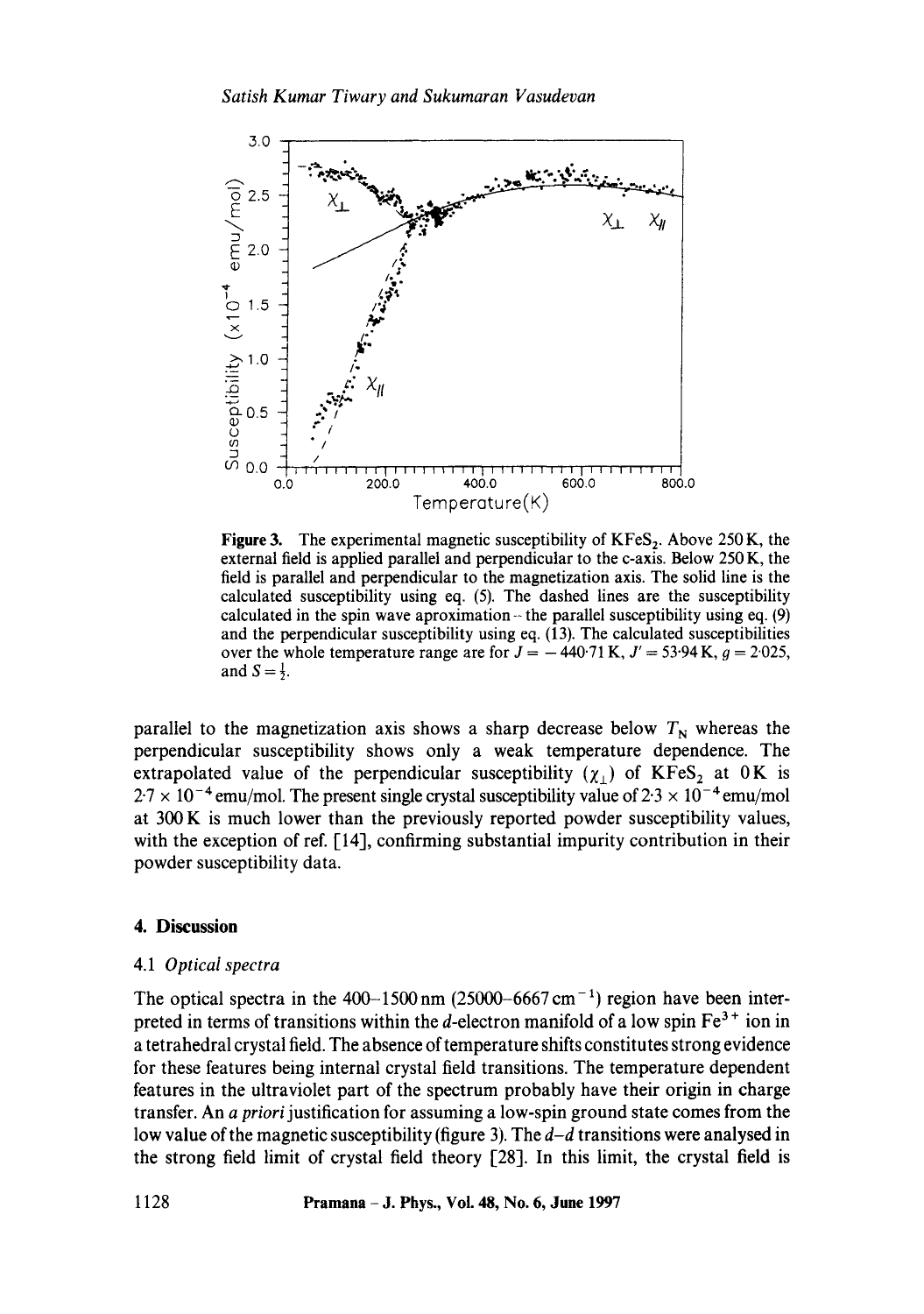considered to be much stronger than the electronic repulsion, which is treated as a perturbation. The small tetragonal distortion of the  $\text{FeS}_4$  tetrahedra has been neglected, due to the spin-orbit coupling, since the value of  $g$  obtained from EPR studies is 2.025 [27]. The energies were obtained by diagonalization of the appropriate strong field matrices after allowing for full interconfigurational mixing [28]. The energies of the metal ion states are a function of three variables- $Dq$ , the crystal field splitting energy, and B and C, the Raccah inter-electron repulsion parameters. B and C are related to the Slater-Condon parameters  $F_2$  and  $F_4$  by the linear relation [28],  $C = 5F_4$  and  $B = F_2 - 5F_4$ . The best fit between the experimental and calculated values were obtained for  $Dq = 1410 \text{ cm}^{-1}$ ,  $B = 520 \text{ cm}^{-1}$  and  $C = 1285 \text{ cm}^{-1}$ . The experimental and calculated values alongwith their assignments are given in table 1. Attempts to fit the spectra using the high spin  ${}^6A_1$  as the ground state were unsuccessful for reasonable values of the crystal field parameters.

The features in the near infrared region at  $7150 \text{ cm}^{-1}$  and  $8770 \text{ cm}^{-1}$  have been assigned to the spin forbidden  ${}^2T_2 \rightarrow {}^4T_1$  and  ${}^2T_2 \rightarrow {}^6A_1$  transitions. A possible reason for the intensity of these spin forbidden bands is that exchange interactions can relax the spin selection rules without energetically perturbing the states involved. A similar explanation had been proposed for the anomalously high intensities of the spin forbidden bands in the optical spectra of one-dimensional compounds  $RbFeX_3$  $(X = Cl$  or Br) [29]. It was found that in these compounds the intensity of such exchange allowed bands does not show any temperature dependence. Nor is the intensity enhancement related to the three-dimensional ordering temperature. A similar behaviour is observed in the case of  $KFeS<sub>2</sub>$ .

## 4.2 *Magnetism*

4.2.1 *Exchange interactions*: The magnetic susceptibility data of KFeS<sub>2</sub> is typical of a low-dimensional system. The broad maximum at 565 K and the non-Curie-Weiss behaviour are due to the short range spin correlations which manifest at temperatures much above  $T_N$  in low-dimensional systems. The  $T_N$  is, of course, subject to the interchain interactions which lead to three-dimensional ordering below 250 K. The low value of magnetic susceptibility and its isotropic behaviour above  $T_N$  suggest that  $KFs<sub>2</sub>$  may be modelled as a spin- $\frac{1}{2}$  one-dimensional Heisenberg chain. Further support comes from the experimental value of the quantity  $\chi_{\text{max}} T_{\text{max}}/g^2$  which is a handy criterion for determining the spin state appropriate for the one dimensional chain compound under investigation. For a one-dimensional Heisenberg chain the values of this quantity for various spin states are 0.0353 for  $S = 1/2$ ; 0.089 for  $S = 1$ ; 0.16 for  $S = 3/2$ ; 0.25 for  $S = 2$ ; and 0.38 for  $S = 5/2$  [30]. From the experimentally measured susceptibility of KFeS<sub>2</sub> (figure 3) we have  $T_{\text{max}} = 565$  K and  $\chi_{\text{max}} = 2.7 \times 10^{-4}$  emu/mol. Using the EPR determined value of  $g = 2.025$  [27] one obtains

$$
\frac{\chi_{\text{max}} T_{\text{max}}}{g^2} = 0.0375
$$

which is closest to the value for  $S = 1/2$  chain.

The moment values reported from the neutron scattering studies are, however, much higher ( $\mu = 2.4$  [11], 2.3 [12], and 1.9 [13]). It is, however, difficult to reconcile the

**Pramana - J. Phys, Voi. 48, No. 6, June 1997 1129**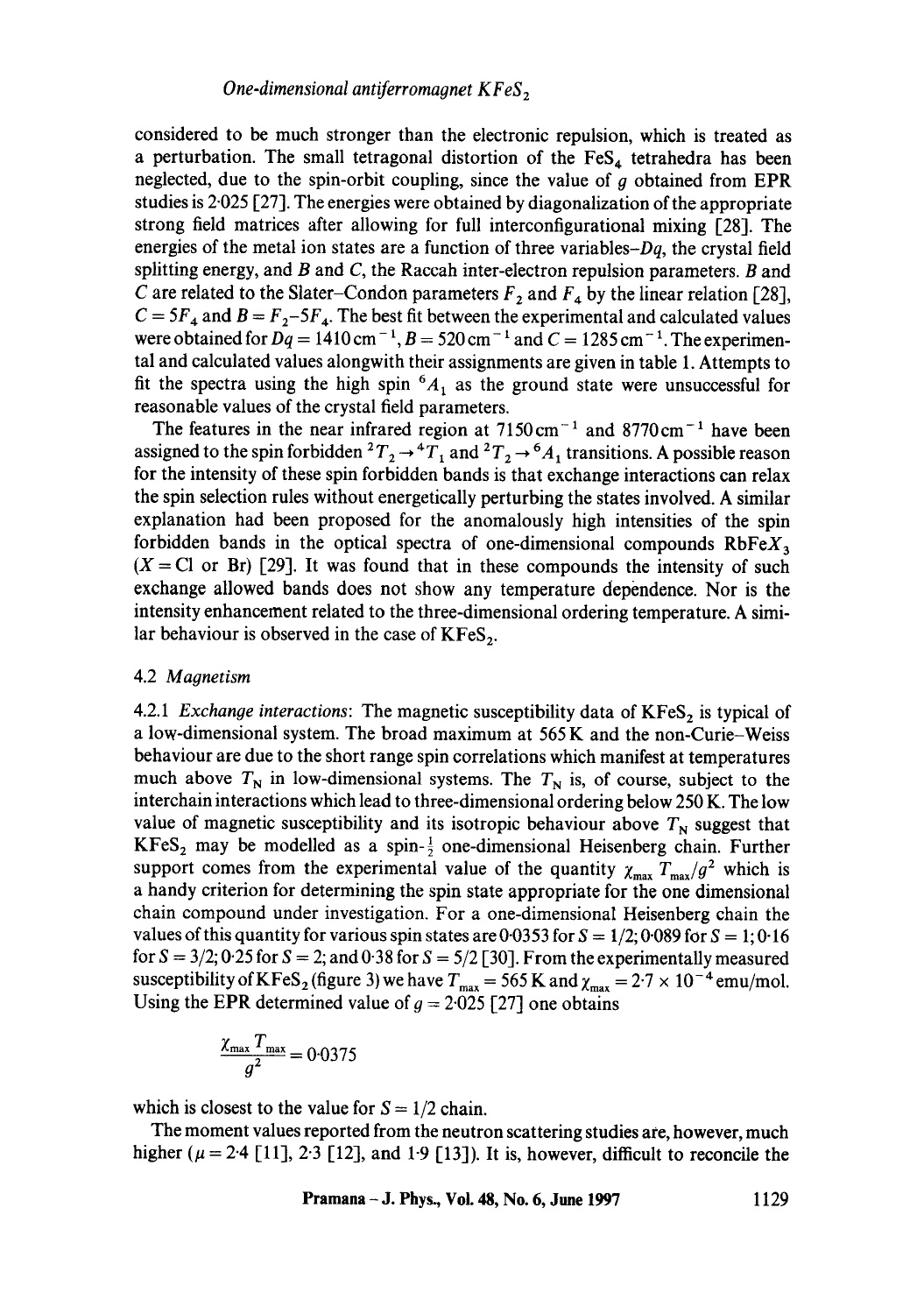present magnetic studies with higher spin states for  $Fe<sup>3+</sup>$  since the experimental value of  $\chi_{\text{max}} T_{\text{max}}/g^2$  clearly indicates a  $S = 1/2$  state. Accordingly, we have evaluated the exchange constants: J, the intra-chain nearest-neighbour exchange, and J', the interchain exchange using the properties of spin  $\frac{1}{2}$  AFM Heisenberg chains.

According to Bonner and Fisher [30, 31], for a spin  $\frac{1}{2}$  chain of infinite length,

$$
\frac{k_{\rm B}T_{\rm max}}{|J|} = 1.282\tag{1}
$$

and

$$
\frac{|J|\chi_{\text{max}}}{Ng^2\mu_{\text{B}}^2} = 0.07346. \tag{2}
$$

Substituting the experimental value of  $T_{\text{max}}$ , 565 K, in eq. (1), we arrive at a |J| value of 440.71 K. Putting this value of  $|J|$  in eq. (2) and using the EPR-determined value of  $g = 2.025$  [27], we get a value of  $\chi_{\text{max}} = 2.5 \times 10^{-4}$  emu/mol. This value is a little less than the experimental value of  $2.7 \times 10^{-4}$  emu/mol.

This discrepancy in the calculated and experimental values is probably due to the interchain coupling, which is known to be ferromagnetic. The interchain exchange, *J',*  was calculated from  $T_N$  using a relationship originally due to Oguchi, who had calculated the ratio of the exchange parameters,  $J/J'$ , from  $T_N$  by a Green's function technique [32]

$$
\frac{k_{\rm B} T_{\rm N}}{|J|} = \frac{4S(S+1)}{3I_{(J/J')}}.
$$
\n(3)

The integral  $I_{J/J'}$  has been numerically evaluated. Substituting the values of  $T_{\rm N}$ , |J|, and S in eq. (3), the value of the integral  $I_{(J/J')}$  is 1.8, and  $|J'| = 53.94$  K.

In order to evaluate how good a spin- $\frac{1}{2}$  one-dimensional antiferromagnetic system is in modelling the magnetic properties of  $KFes_2$ , we have calculated the susceptibility of such a model chain for  $|J| = 440.71$  K,  $J' = 53.94$  K,  $g = 2.025$  and  $S = \frac{1}{2}$  and compared it with the experimental magnetic susceptibility of  $KFeS_2$ , both above and below  $T_N$ .

4.2.2 *Paramagnetic susceptibility:* The high temperature paramagnetic susceptibility was calculated from the susceptibility curves of Bonner and Fisher [31] using a parametrization due to Torrence *et al* [25]

$$
\chi_{\text{chain}} = \frac{14892}{|J|} \cdot [0.05031 + 0.013014x + 0.046846x^2 - 0.062319x^3 + 0.030834x^4 - 0.0076763x^5 + 0.00096332x^6 - 0.000048529x^7], \quad (4)
$$

where  $x = T/|J|$ .

Interchain interactions were treated in the mean field approximation [33]

$$
\chi = \frac{\chi_{\text{chain}}}{\left[1 - \left(\frac{2zj'}{Ng^2\mu_B^2}\right)\chi_{\text{chain}}\right]}.
$$
 (5)

Equation (5) was evaluated at various temperatures for  $|J| = 440.71$  K,  $zj' = J' = 53.94$  K, and  $g = 2.025$ . The calculated values are shown as the solid curve in figure 3. It may be seen that the agreement between the calculated and experimental values in the paramagnetic region, 300 K to 800 K, is extremely good.

**1130 Pramana- J. Phys., Vol. 48, No. 6, June 1997**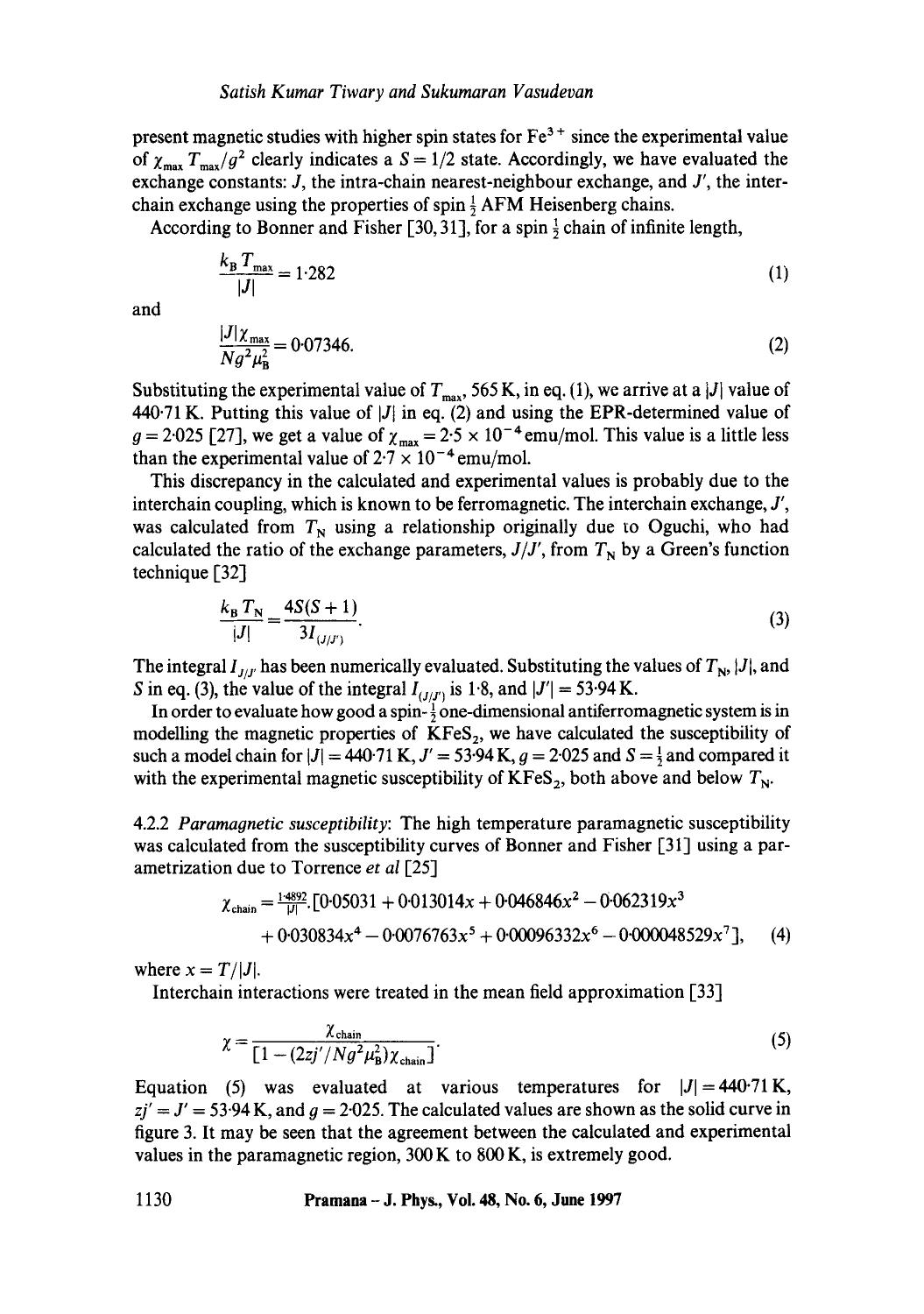*One-dimensional antiferromagnet KFeS<sub>2</sub>* 

4.2.3 *Low temperature susceptibility:* The susceptibility below  $T<sub>N</sub>$  was calculated using a simple one-dimensional non-interacting spin wave model [24]. It might at first seem surprising that such a model would be appropriate for the low-temperature threedimensional AFM state of  $KFeS<sub>2</sub>$ . The justification comes from neutron scattering results [34] which showed that magnon dispersion along the  $a^*$  and  $b^*$  axes was very much weaker than that along the chain direction.

The effective Hamiltonian for such a system is given by

$$
\mathcal{H} = \sum_{i,j} J_{i,j} S_i S_j + \mathcal{D} \sum_i S_i^2 - g \mu_B H_0 \sum_i S_i.
$$
 (6)

The interchain interactions have been included as an anisotropy term,  $\mathcal{D}$ ,

$$
\mathscr{D} = J' = g\mu_B H_A,
$$

where  $H_A$ , is the anisotropic field felt by each ion. The magnetization of the antiferromagnetically ordered state was modelled using a two sublattice model. Magnon energies were calculated using the Holstein-Primakoffapproximation and considering only nearest neighbour interactions along the chain axis [24]. The effective Hamiltonian (eq. (6)) thus gives rise to the following grand partition function

$$
\Xi = \exp(-E_0/k_\text{B}T)\exp\left(\sum_k [\beta_k - Ak_\text{B}T]\right)
$$
  
 
$$
\times \prod_k [1 - \exp(-\beta_k + \beta_H)] [1 - \exp(-\beta_k - \beta_H)], \tag{7}
$$

where  $k$  is restricted to a one-dimensional Brillouin zone since magnon dispersion in the other directions is weak [34]. In the above equation

 $E_0 = -2N_0(\mathscr{D}+J),$ 

where  $N_0$  is the number of magnetic atoms in each sublattice,

$$
\beta_k = (A^2 - |B_k|^2)^{1/2} / k_B T,
$$
  
\n
$$
\beta_H = g\mu_B H_0 f / k_B T,
$$
  
\n
$$
A = \mathcal{D} + 2|J|,
$$
  
\n
$$
B_k = 2|J| \cos(k \cdot a),
$$

where a is the interatomic distance between the  $Fe<sup>3+</sup>$  ions in the chain, and

$$
f = (1 - \chi_{\parallel}/2\chi_{\perp})
$$

is a correction factor coming from higher order effects [24].

4.2.4 *Parallel susceptibility:* The parallel susceptibility is given by

$$
\chi_{\parallel} = N k_{\mathrm{B}} T \frac{\mathrm{d}^2 \mathrm{ln} \Xi}{\mathrm{d} H_0^2} \tag{8}
$$

**Pramana – J. Phys., Vol. 48, No. 6, June 1997** 1131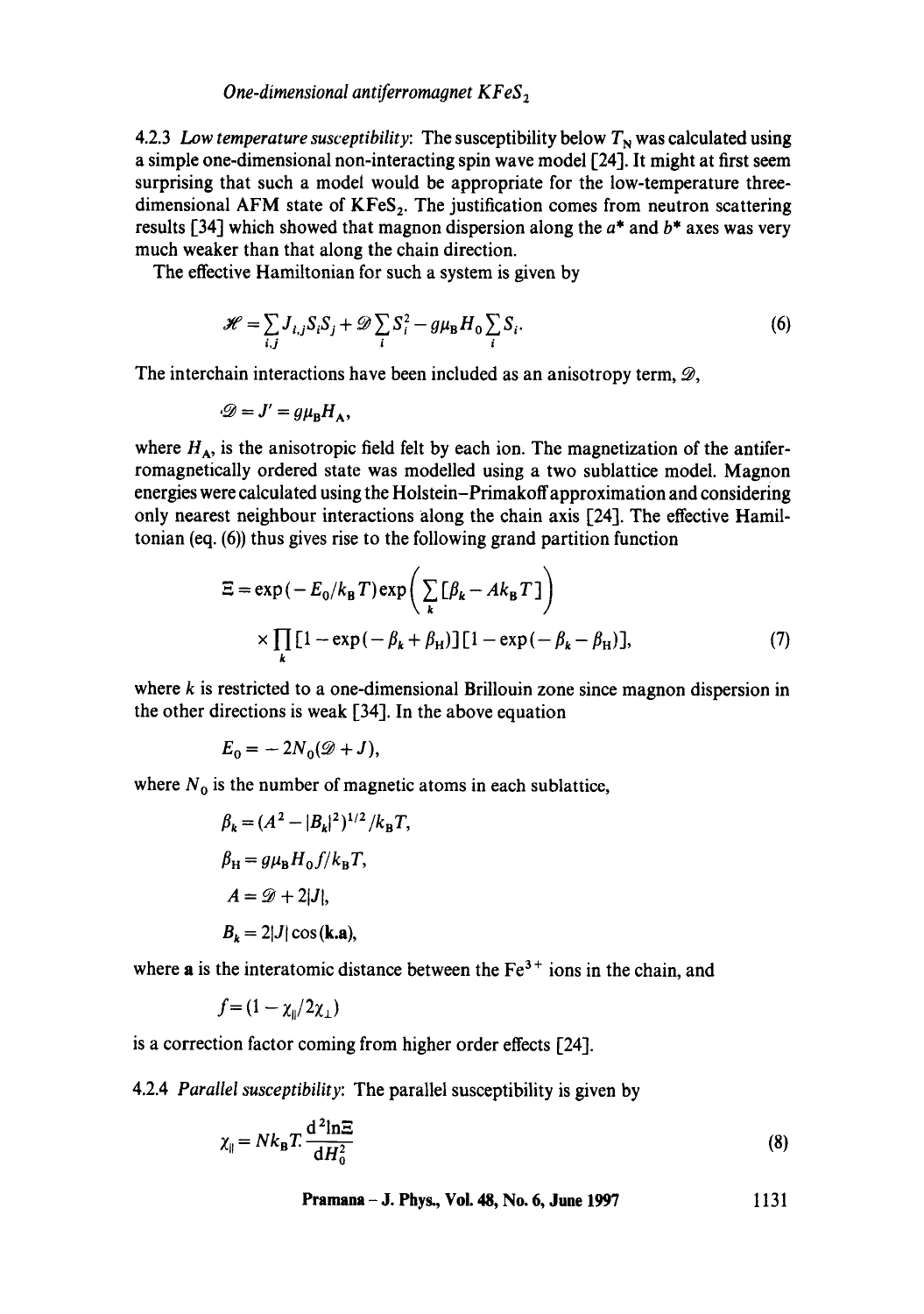which gives, in the present case,

$$
\chi_{\parallel} = \frac{N(g\mu_{\rm B})^2}{k_{\rm B}T} \sum_{-\pi/a}^{\pi/a} \frac{\exp(\beta_k)}{[1 - \exp(\beta_k)]^2}.
$$
 (9)

Equation (9) was evaluated at various temperatures for  $|J|=440.71$  K and  $\mathcal{D} = 53.94$  K. The correction factor was calculated from the experimental value of  $\chi_{\parallel}$  and the extrapolated value of  $\chi_{\perp}$  at 0 K. The calculated susceptibility is shown as the dashed curve in figure 3. It may be seen that the agreement with the experimental susceptibility of KFeS<sub>2</sub> is reasonably good between  $T_N$  and  $\approx 100$  K. At lower temperatures, the agreement is slightly poorer.

4.2.5 *Perpendicular susceptibility:* In spin wave theory, the perpendicular susceptibility is derived [24] as

$$
\chi_{\perp} = \frac{\chi_{\perp}^{0}}{(1 + \alpha/2)} \left[ 1 - \frac{\Delta M_{s\beta}}{M_{s0}} - \frac{\Delta M_{sT}}{M_{s0}} \right],
$$
\n(10)

where  $\chi^0$  is the perpendicular susceptibility as given by the mean field approximation;  $\alpha$ , the anisotropy factor, is  $g\mu_B H_A/2Sz|J|$ , which for the present one-dimensional system is  $\mathscr{D}/2|J| = 0.0612$ .  $M_{s0}$  is the fully aligned sublattice magnetization;  $\Delta M_{s0}$  is the zero point deviation from the completely aligned state and is independent of temperature, and  $\Delta M_{sT}$  is the deviation at finite temperatures.

At absolute zero,

$$
\chi_{\perp}(0) = \frac{\chi_{\perp}^{0}}{(1 + \alpha/2)} \left[1 - \frac{\Delta M_{s\beta}}{M_{s0}}\right].
$$
\n(11)

 $\chi^0$ , the mean field perpendicular susceptibility is, for  $J = 440.71$  K and  $J' = 53.94$  K,  $4.11 \times 10^{-4}$  emu/mol.

According to the spin wave theory, the zero point deviation in magnetization,  $\Delta M_{\rm s0} / M_{\rm s0}$ , for a spin  $\frac{1}{2}$  linear Heisenberg system is

$$
\frac{\Delta M_{s\beta}}{M_{s0}} = -\frac{1}{2S} \left( 1 + \frac{\ln 2\alpha}{\pi} \right) \tag{12}
$$

which, for  $\alpha = 0.061$  and  $S = \frac{1}{2}$  is 0.3304. Substituting the values of  $\chi^0$ ,  $\alpha$ , and  $\Delta M_{sd}/M_{sd}$ in eq. (11) we get  $\chi_1(0) = 2.75 \times 10^{-4}$  emu/mol. This value may be compared with the extrapolated experimental value of  $2.7 \times 10^{-4}$  emu/mol.

The temperature dependence of the perpendicular susceptibility in the spin wave approximation is given by the relation

$$
\chi_{\perp}(T) = \chi_{\perp}(0) - \frac{\chi_{\perp}^{0}}{(1 + \alpha/2)} \left[ \frac{\Delta M_{sT}}{M_{s0}} \right].
$$
 (13)

For small value of the applied field, the H<sub>0</sub> term may be dropped and  $\Delta M_{sT}/M_{s0}$ approximated as

$$
\frac{\Delta M_{sT}}{M_{s0}} = \frac{A\mathbf{a}}{\pi k_{\mathbf{B}}T} \int [\beta_k(\exp(\beta_k - 1))]^{-1} dk.
$$
 (14)

**1132 Pramana J. Phys., Vol. 48, No. 6, June 1997**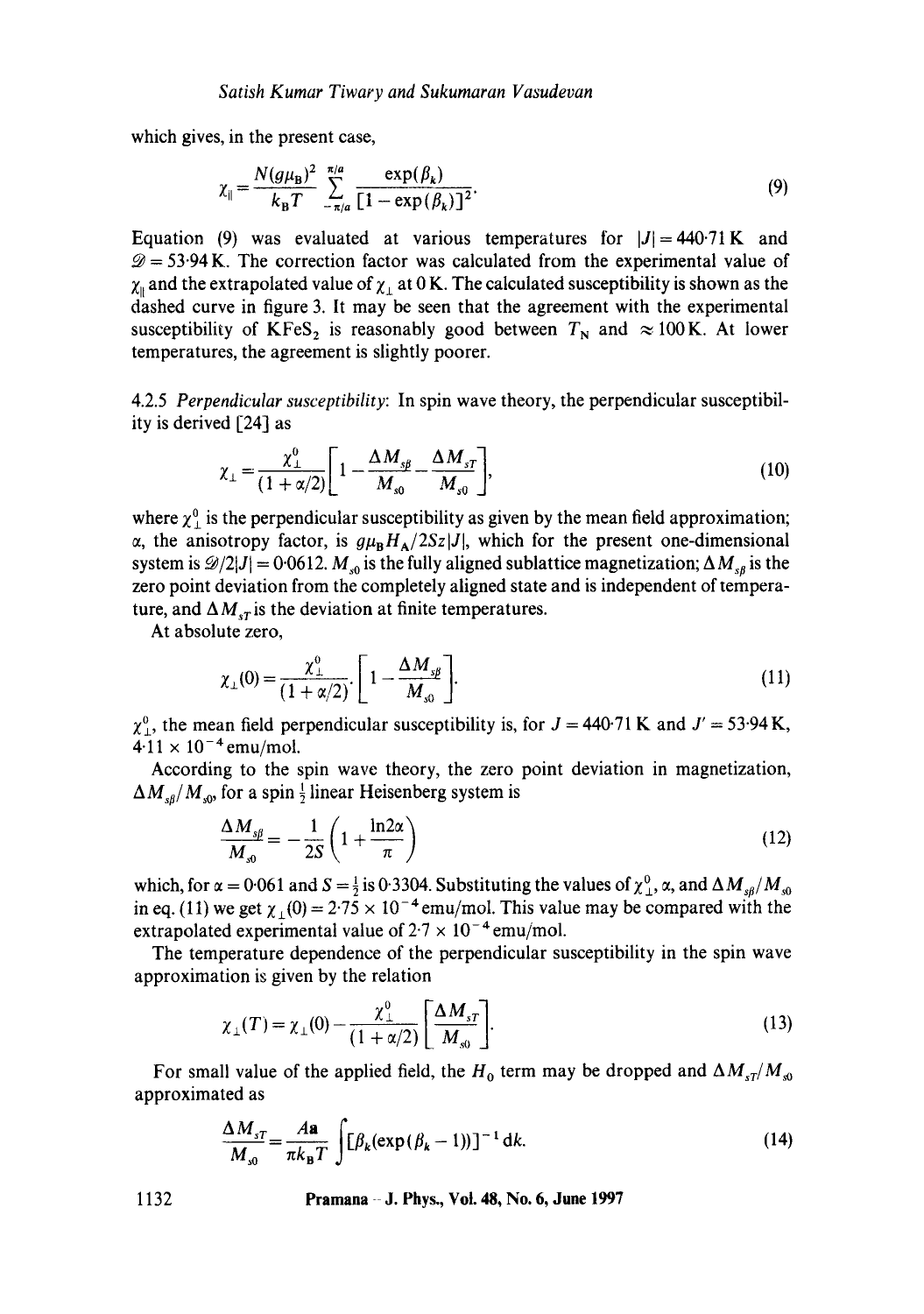Equation (14) was evaluated for  $J = -440.71$  K and  $\mathcal{D} = 53.94$  K, and the perpendicular susceptibility calculated from eq. (13). The calculated susceptibilities are shown as dashed curves in figure 3. It may be seen that as in the case of parallel susceptibility, the calculated and experimental values compare reasonably well.

# **5. Concluding remarks**

The present optical spectroscopy and single crystal magnetic susceptibility measurements on the linear chain antiferromagnet KFeS<sub>2</sub> confirm an  $S = \frac{1}{2} ({}^{2}T_{2})$  ground state for the  $Fe<sup>3+</sup>$  ion and that the magnetic interactions are essentially one-dimensional in nature. Three-dimensional antiferromagnetic ordering sets in at  $T<sub>N</sub> = 250$  K. The features in the optical spectra have been assigned to *d-d* transitions within the 3d electron manifold of the  $Fe<sup>3+</sup>$  ions, and there is reasonable agreement with the transition energies as calculated from the strong field limit of the ligand field theory for the crystal field parameter  $Dq = 1410 \text{ cm}^{-1}$ , and the Raccah interelectronic repulsion parameters  $B = 520 \text{ cm}^{-1}$  and  $C = 1285 \text{ cm}^{-1}$ . The magnetic susceptibility data of KFeS<sub>2</sub> is typical of a low-dimensional system. The susceptibility shows a broad maximum at 565 K and non-Curie-Weiss behaviour even at very high temperatures. There is a well-defined transition at 250 K, below which the susceptibility is typical of a three-dimensional antiferromagnet. We believe that the present results-the first report of the crystal susceptibility of  $KFES<sub>2</sub>$  – are superior to most of the previous powder results even in the high temperature isotropic region since extreme care has been taken to eliminate ferromagnetic oxide impurities which appear to have plagued previous results [2, 12, 13].

The intra- and inter-chain exchange constants,  $J$  and  $J'$  were evaluated from the relationship between these quantities and  $\chi_{\text{max}}$ ,  $T_{\text{max}}$  and  $T_{\text{N}}$  for a spin-  $\frac{1}{2}$  one-dimensional Heisenberg system. The values of J and J' are  $-440.71$  K and 53.94 K. Using these values the susceptibility of a spin- $\frac{1}{2}$  Heisenberg chain was calculated at low temperature using a non-interacting spin wave model, and at high temperatures using a parametrized form of the Bonner-Fisher curves. The calculated and experimental susceptibilities compare extremely well. Further support for a  $S = \frac{1}{2}$  model comes from the fact that the calculated perpendicular susceptibility at  $0 \text{ K}$  (2.75  $\times$  10<sup>-4</sup> emu/mol) evaluated considering the zero point reduction from the spin wave theory is extremely close to the projected value obtained from the experimental data  $(2.7 \times 10^{-4} \text{ emu/mol})$ . The low value of susceptibility in  $KFes_2$  is adequately explained by quantum spin reduction for an  $S = \frac{1}{2}$  chain and there is no need to invoke covalency as has been done recently for TlFeS<sub>2</sub> [22].

The ratio  $J'/2J = 0.0612$  is rather high for a one-dimensional system. This value, however, is dictated by the fact that the experimental values,  $T_{\text{max}}$  and  $T_{\text{N}}$ , are themselves high. The low temperature susceptibility could, however, still be modelled by a  $S = \frac{1}{2}$ one-dimensional antiferromagnetic chain since magnon dispersion in non-chain directions is comparatively weak. Interchain interactions may hence be adequately represented by an anisotropy field, and the one-dimensional spin wave model retained.

#### **Acknowledgement**

One of the authors (SKT) thanks CSIR, New Delhi, India for a research fellowship.